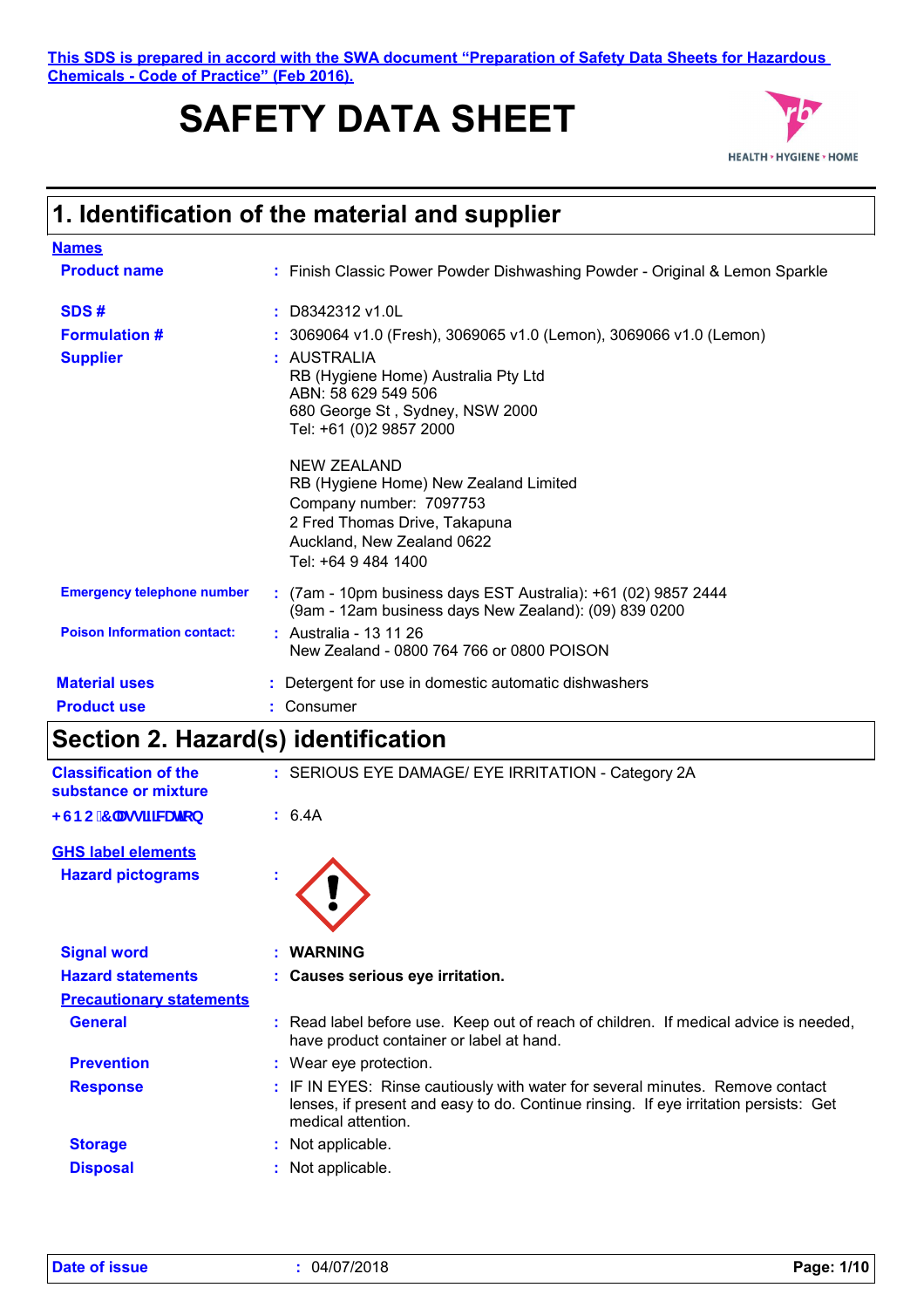### **Section 2. Hazard(s) identification**

**Additional information :** Do not ingest.

**Other hazards which do not :** None known. **result in classification**

### **Section 3. Composition and ingredient information**

**Substance/mixture :**

: Mixture

| <b>Ingredient name</b>                                    | $\%$ (w/w) | <b>CAS number</b> |
|-----------------------------------------------------------|------------|-------------------|
| I sodium carbonate                                        | 1≥60 - ≤75 | 497-19-8          |
| disodium carbonate, compound with hydrogen peroxide (2:3) | ≤3         | 15630-89-4        |

 **Other Non-hazardous ingredients to 100%**

**Occupational exposure limits, if available, are listed in Section 8.**

### **Section 4. First aid measures**

#### **Description of necessary first aid measures**

| <b>Eye contact</b>  | : Immediately flush eyes with plenty of water, occasionally lifting the upper and lower<br>eyelids. Check for and remove any contact lenses. Continue to rinse for at least 10<br>minutes. Get medical attention.                                                                                                                                                                                                                                                                                                                                                                                                                                                                                                                                                                                                            |
|---------------------|------------------------------------------------------------------------------------------------------------------------------------------------------------------------------------------------------------------------------------------------------------------------------------------------------------------------------------------------------------------------------------------------------------------------------------------------------------------------------------------------------------------------------------------------------------------------------------------------------------------------------------------------------------------------------------------------------------------------------------------------------------------------------------------------------------------------------|
| <b>Inhalation</b>   | : Remove victim to fresh air and keep at rest in a position comfortable for breathing.<br>If not breathing, if breathing is irregular or if respiratory arrest occurs, provide<br>artificial respiration or oxygen by trained personnel. It may be dangerous to the<br>person providing aid to give mouth-to-mouth resuscitation. Get medical attention if<br>adverse health effects persist or are severe. If unconscious, place in recovery<br>position and get medical attention immediately. Maintain an open airway. Loosen<br>tight clothing such as a collar, tie, belt or waistband.                                                                                                                                                                                                                                 |
| <b>Skin contact</b> | : Flush contaminated skin with plenty of water. Remove contaminated clothing and<br>shoes. Get medical attention if symptoms occur. Wash clothing before reuse.<br>Clean shoes thoroughly before reuse.                                                                                                                                                                                                                                                                                                                                                                                                                                                                                                                                                                                                                      |
| <b>Ingestion</b>    | : Wash out mouth with water. Remove dentures if any. Remove victim to fresh air<br>and keep at rest in a position comfortable for breathing. If material has been<br>swallowed and the exposed person is conscious, give small quantities of water to<br>drink. Stop if the exposed person feels sick as vomiting may be dangerous. Do not<br>induce vomiting unless directed to do so by medical personnel. If vomiting occurs,<br>the head should be kept low so that vomit does not enter the lungs. Get medical<br>attention if adverse health effects persist or are severe. Never give anything by<br>mouth to an unconscious person. If unconscious, place in recovery position and get<br>medical attention immediately. Maintain an open airway. Loosen tight clothing such<br>as a collar, tie, belt or waistband. |

| Most important symptoms/effects, acute and delayed |                                                     |            |
|----------------------------------------------------|-----------------------------------------------------|------------|
| <b>Potential acute health effects</b>              |                                                     |            |
| <b>Eye contact</b>                                 | : Causes serious eye irritation.                    |            |
| <b>Inhalation</b><br><b>Skin contact</b>           | : No known significant effects or critical hazards. |            |
|                                                    | : No known significant effects or critical hazards. |            |
| <b>Ingestion</b>                                   | : No known significant effects or critical hazards. |            |
| Date of issue                                      | : 04/07/2018                                        | Page: 2/10 |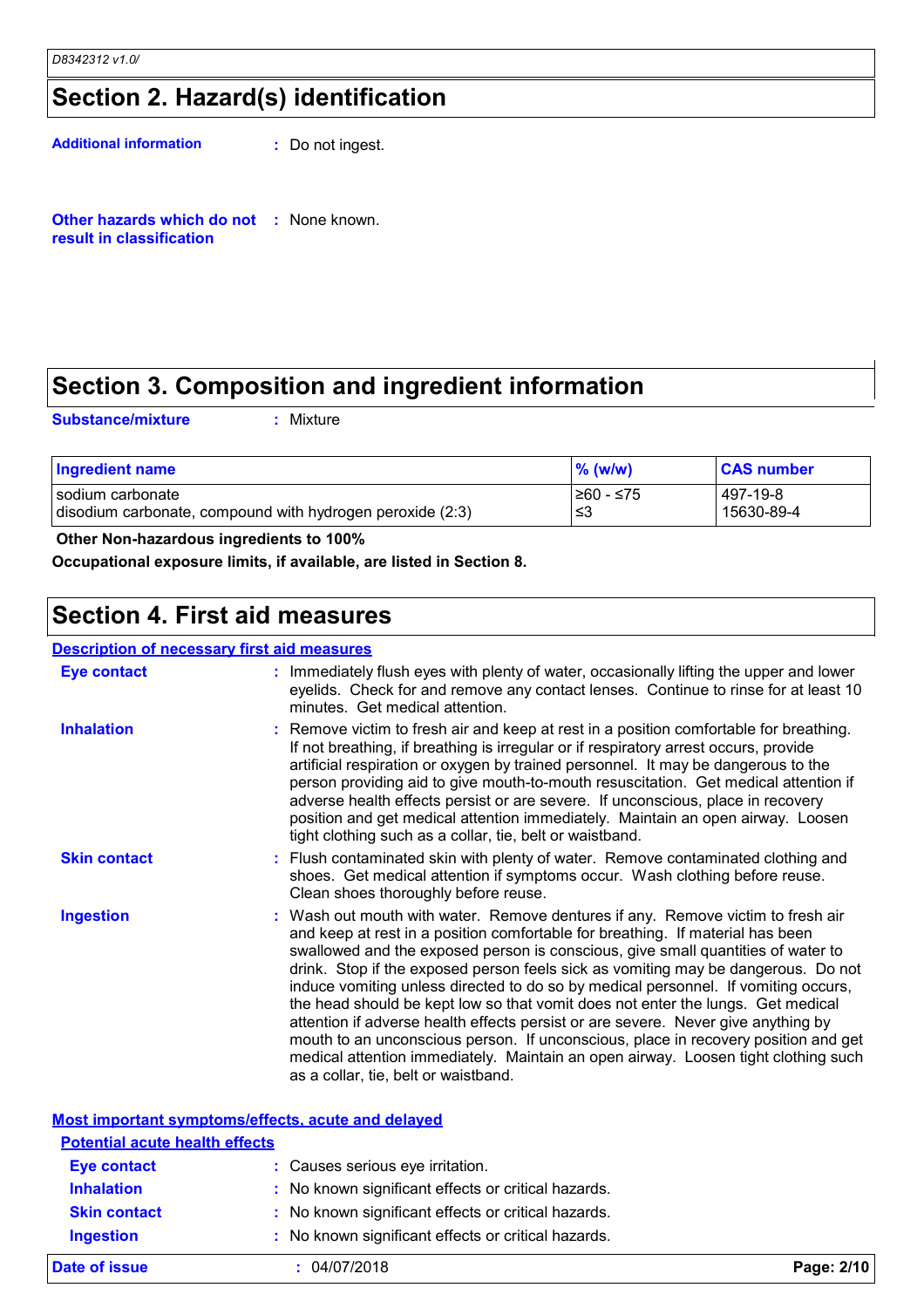### **Section 4. First aid measures**

| <b>Over-exposure signs/symptoms</b> |                                                                                                                                                                               |
|-------------------------------------|-------------------------------------------------------------------------------------------------------------------------------------------------------------------------------|
| <b>Eye contact</b>                  | : Adverse symptoms may include the following:<br>pain or irritation<br>watering<br>redness                                                                                    |
| <b>Inhalation</b>                   | : No specific data.                                                                                                                                                           |
| <b>Skin contact</b>                 | : No specific data.                                                                                                                                                           |
| <b>Ingestion</b>                    | : No specific data.                                                                                                                                                           |
|                                     | Indication of immediate medical attention and special treatment needed, if necessary                                                                                          |
| <b>Notes to physician</b>           | : Treat symptomatically. Contact poison treatment specialist immediately if large<br>quantities have been ingested or inhaled.                                                |
| <b>Specific treatments</b>          | : No specific treatment.                                                                                                                                                      |
| <b>Protection of first-aiders</b>   | : No action shall be taken involving any personal risk or without suitable training. It<br>may be dangerous to the person providing aid to give mouth-to-mouth resuscitation. |

**See toxicological information (Section 11)**

### **Section 5. Fire-fighting measures**

| <b>Extinguishing media</b>                               |                                                                                                                                                                                                     |
|----------------------------------------------------------|-----------------------------------------------------------------------------------------------------------------------------------------------------------------------------------------------------|
| <b>Suitable extinguishing</b><br>media                   | : Use an extinguishing agent suitable for the surrounding fire.                                                                                                                                     |
| <b>Unsuitable extinguishing</b><br>media                 | : None known.                                                                                                                                                                                       |
| <b>Specific hazards arising</b><br>from the chemical     | : No specific fire or explosion hazard.                                                                                                                                                             |
| <b>Hazardous thermal</b><br>decomposition products       | : Decomposition products may include the following materials:<br>carbon dioxide<br>carbon monoxide<br>sulfur oxides<br>metal oxide/oxides                                                           |
| <b>Special protective actions</b><br>for fire-fighters   | : Promptly isolate the scene by removing all persons from the vicinity of the incident if<br>there is a fire. No action shall be taken involving any personal risk or without<br>suitable training. |
| <b>Special protective</b><br>equipment for fire-fighters | : Fire-fighters should wear appropriate protective equipment and self-contained<br>breathing apparatus (SCBA) with a full face-piece operated in positive pressure<br>mode.                         |

### **Section 6. Accidental release measures**

|                                  | <b>Personal precautions, protective equipment and emergency procedures</b>                                                                                                                                                                                                                                                                                                        |
|----------------------------------|-----------------------------------------------------------------------------------------------------------------------------------------------------------------------------------------------------------------------------------------------------------------------------------------------------------------------------------------------------------------------------------|
| For non-emergency<br>personnel   | : No action shall be taken involving any personal risk or without suitable training.<br>Evacuate surrounding areas. Keep unnecessary and unprotected personnel from<br>entering. Do not touch or walk through spilled material. Provide adequate<br>ventilation. Wear appropriate respirator when ventilation is inadequate. Put on<br>appropriate personal protective equipment. |
|                                  | For emergency responders : If specialized clothing is required to deal with the spillage, take note of any<br>information in Section 8 on suitable and unsuitable materials. See also the<br>information in "For non-emergency personnel".                                                                                                                                        |
| <b>Environmental precautions</b> | : Avoid dispersal of spilled material and runoff and contact with soil, waterways,<br>drains and sewers. Inform the relevant authorities if the product has caused<br>environmental pollution (sewers, waterways, soil or air).                                                                                                                                                   |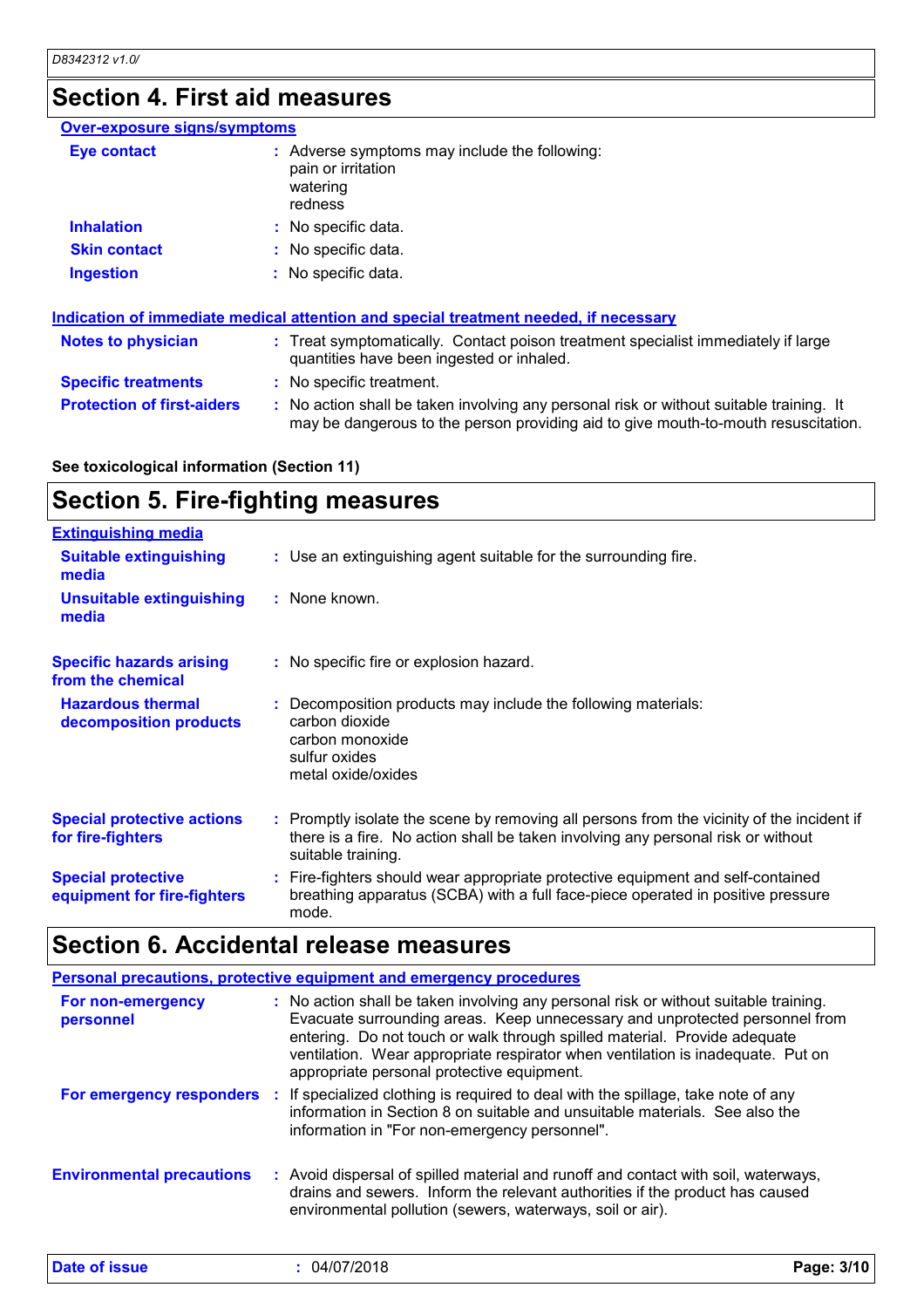### **Section 6. Accidental release measures**

#### **Methods and materials for containment and cleaning up**

| <b>Small spill</b> | : Move containers from spill area. Avoid dust generation. Using a vacuum with<br>HEPA filter will reduce dust dispersal. Place spilled material in a designated,<br>labeled waste container. Dispose of via a licensed waste disposal contractor.                                                                                                                                                                                                  |
|--------------------|----------------------------------------------------------------------------------------------------------------------------------------------------------------------------------------------------------------------------------------------------------------------------------------------------------------------------------------------------------------------------------------------------------------------------------------------------|
| <b>Large spill</b> | : Move containers from spill area. Approach release from upwind. Prevent entry into<br>sewers, water courses, basements or confined areas. Avoid dust generation. Do<br>not dry sweep. Vacuum dust with equipment fitted with a HEPA filter and place in a<br>closed, labeled waste container. Dispose of via a licensed waste disposal<br>contractor. Note: see Section 1 for emergency contact information and Section 13<br>for waste disposal. |

**See Section 1 for emergency contact information.**

**See Section 8 for information on appropriate personal protective equipment.**

**See Section 13 for additional waste treatment information.**

### **Section 7. Handling and storage**

**Precautions for safe handling**

| <b>Protective measures</b>                                                       | : Put on appropriate personal protective equipment (see Section 8). Do not ingest.<br>Avoid contact with eyes, skin and clothing. Keep in the original container or an<br>approved alternative made from a compatible material, kept tightly closed when not<br>in use. Empty containers retain product residue and can be hazardous. Do not<br>reuse container.                                                                                                                                                                                                                                 |
|----------------------------------------------------------------------------------|--------------------------------------------------------------------------------------------------------------------------------------------------------------------------------------------------------------------------------------------------------------------------------------------------------------------------------------------------------------------------------------------------------------------------------------------------------------------------------------------------------------------------------------------------------------------------------------------------|
| <b>Advice on general</b><br>occupational hygiene                                 | : Eating, drinking and smoking should be prohibited in areas where this material is<br>handled, stored and processed. Workers should wash hands and face before<br>eating, drinking and smoking. Remove contaminated clothing and protective<br>equipment before entering eating areas. See also Section 8 for additional<br>information on hygiene measures.                                                                                                                                                                                                                                    |
| <b>Conditions for safe storage,</b><br>including any<br><i>incompatibilities</i> | : Do not store above the following temperature: $30^{\circ}$ C (86 $^{\circ}$ F). Store in accordance<br>with local regulations. Store in original container protected from direct sunlight in a<br>dry, cool and well-ventilated area, away from incompatible materials (see Section 10)<br>and food and drink. Keep container tightly closed and sealed until ready for use.<br>Containers that have been opened must be carefully resealed and kept upright to<br>prevent leakage. Do not store in unlabeled containers. Use appropriate<br>containment to avoid environmental contamination. |
| Do not store above the<br>following temperature                                  | : Daily average of 30 °C                                                                                                                                                                                                                                                                                                                                                                                                                                                                                                                                                                         |

### **Section 8. Exposure controls and personal protection**

| <b>Control parameters</b>                         |                                                                                                                                                                                                                                                                                                                                 |
|---------------------------------------------------|---------------------------------------------------------------------------------------------------------------------------------------------------------------------------------------------------------------------------------------------------------------------------------------------------------------------------------|
| <b>Australia</b>                                  |                                                                                                                                                                                                                                                                                                                                 |
| <b>Occupational exposure limits</b>               |                                                                                                                                                                                                                                                                                                                                 |
| None.                                             |                                                                                                                                                                                                                                                                                                                                 |
| <b>New Zealand</b>                                |                                                                                                                                                                                                                                                                                                                                 |
| <b>Occupational exposure limits</b>               | : No exposure standard allocated.                                                                                                                                                                                                                                                                                               |
| <b>Appropriate engineering</b><br><b>controls</b> | : Good general ventilation should be sufficient to control worker exposure to airborne<br>contaminants.                                                                                                                                                                                                                         |
| <b>Environmental exposure</b><br>controls         | : Emissions from ventilation or work process equipment should be checked to ensure<br>they comply with the requirements of environmental protection legislation. In some<br>cases, fume scrubbers, filters or engineering modifications to the process<br>equipment will be necessary to reduce emissions to acceptable levels. |

**Individual protection measures**

**Date of issue :** 04/07/2018 **Page: 4/10**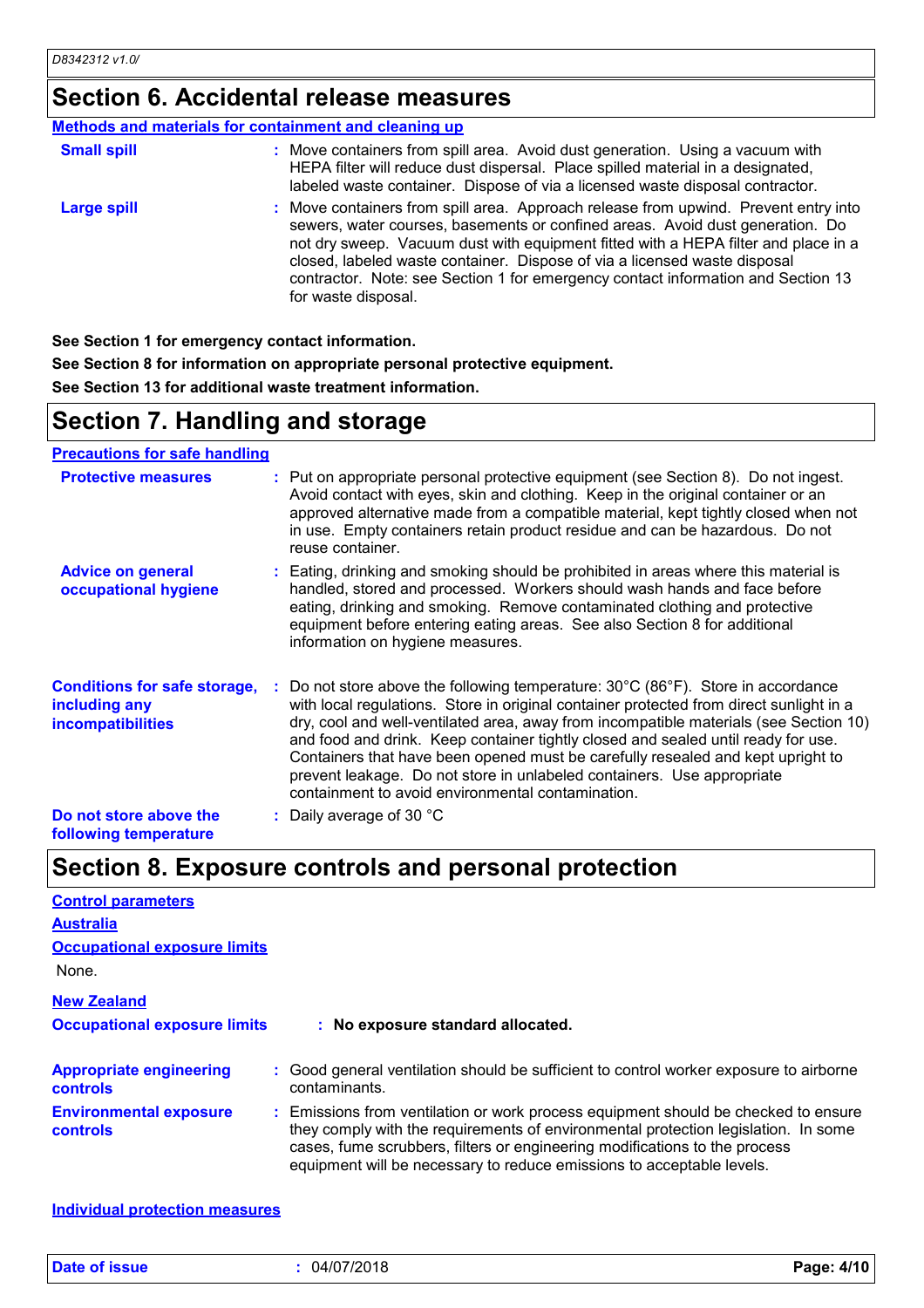### **Section 8. Exposure controls and personal protection**

| <b>Hygiene measures</b>       | : Wash hands, forearms and face thoroughly after handling chemical products, before<br>eating, smoking and using the lavatory and at the end of the working period.<br>Appropriate techniques should be used to remove potentially contaminated clothing.<br>Wash contaminated clothing before reusing. Ensure that eyewash stations and<br>safety showers are close to the workstation location.                                                                                                                                                                                                                         |
|-------------------------------|---------------------------------------------------------------------------------------------------------------------------------------------------------------------------------------------------------------------------------------------------------------------------------------------------------------------------------------------------------------------------------------------------------------------------------------------------------------------------------------------------------------------------------------------------------------------------------------------------------------------------|
| <b>Eye/face protection</b>    | Safety eyewear complying with an approved standard should be used when a risk<br>assessment indicates this is necessary to avoid exposure to liquid splashes, mists,<br>gases or dusts. If contact is possible, the following protection should be worn,<br>unless the assessment indicates a higher degree of protection: chemical splash<br>goggles.                                                                                                                                                                                                                                                                    |
| <b>Skin protection</b>        |                                                                                                                                                                                                                                                                                                                                                                                                                                                                                                                                                                                                                           |
| <b>Hand protection</b>        | : Chemical-resistant, impervious gloves complying with an approved standard should<br>be worn at all times when handling chemical products if a risk assessment indicates<br>this is necessary. Considering the parameters specified by the glove manufacturer,<br>check during use that the gloves are still retaining their protective properties. It<br>should be noted that the time to breakthrough for any glove material may be<br>different for different glove manufacturers. In the case of mixtures, consisting of<br>several substances, the protection time of the gloves cannot be accurately<br>estimated. |
| <b>Body protection</b>        | : Personal protective equipment for the body should be selected based on the task<br>being performed and the risks involved and should be approved by a specialist<br>before handling this product.                                                                                                                                                                                                                                                                                                                                                                                                                       |
| <b>Other skin protection</b>  | Appropriate footwear and any additional skin protection measures should be<br>selected based on the task being performed and the risks involved and should be<br>approved by a specialist before handling this product.                                                                                                                                                                                                                                                                                                                                                                                                   |
| <b>Respiratory protection</b> | Based on the hazard and potential for exposure, select a respirator that meets the<br>appropriate standard or certification. Respirators must be used according to a<br>respiratory protection program to ensure proper fitting, training, and other important<br>aspects of use.                                                                                                                                                                                                                                                                                                                                         |

### **Section 9. Physical and chemical properties**

| <b>Appearance</b>                                      |    |                                                                      |
|--------------------------------------------------------|----|----------------------------------------------------------------------|
| <b>Physical state</b>                                  |    | $:$ Solid.                                                           |
| <b>Color</b>                                           |    | White.                                                               |
| Odor                                                   |    | Fragrant.                                                            |
| <b>Odor threshold</b>                                  | ٠  | Not available.                                                       |
| pH                                                     | ÷. | 10.8 to 11.4 [Conc. (% w/w): 1%]                                     |
| <b>Melting point</b>                                   | ÷  | Not available.                                                       |
| <b>Boiling point</b>                                   |    | : Not available.                                                     |
| <b>Flash point</b>                                     | t. | Closed cup: >93.3°C (>199.9°F)                                       |
| <b>Evaporation rate</b>                                |    | : Not available.                                                     |
| <b>Flammability (solid, gas)</b>                       |    | : Not available.                                                     |
| <b>Lower and upper explosive</b><br>(flammable) limits |    | : Not available.                                                     |
| <b>Vapor pressure</b>                                  |    | : Not available.                                                     |
| <b>Vapor density</b>                                   |    | : Not available.                                                     |
| <b>Relative density</b>                                |    | $:$ Not available.                                                   |
| <b>Solubility</b>                                      |    | Easily soluble in the following materials: cold water and hot water. |
| <b>Solubility in water</b>                             |    | : Not available.                                                     |
| <b>Partition coefficient: n-</b><br>octanol/water      |    | : Not available.                                                     |
| <b>Auto-ignition temperature</b>                       |    | : Not available.                                                     |
| <b>Decomposition temperature</b>                       |    | : Not available.                                                     |
| <b>SADT</b>                                            |    | : $50^{\circ}$ C (122 $^{\circ}$ F)                                  |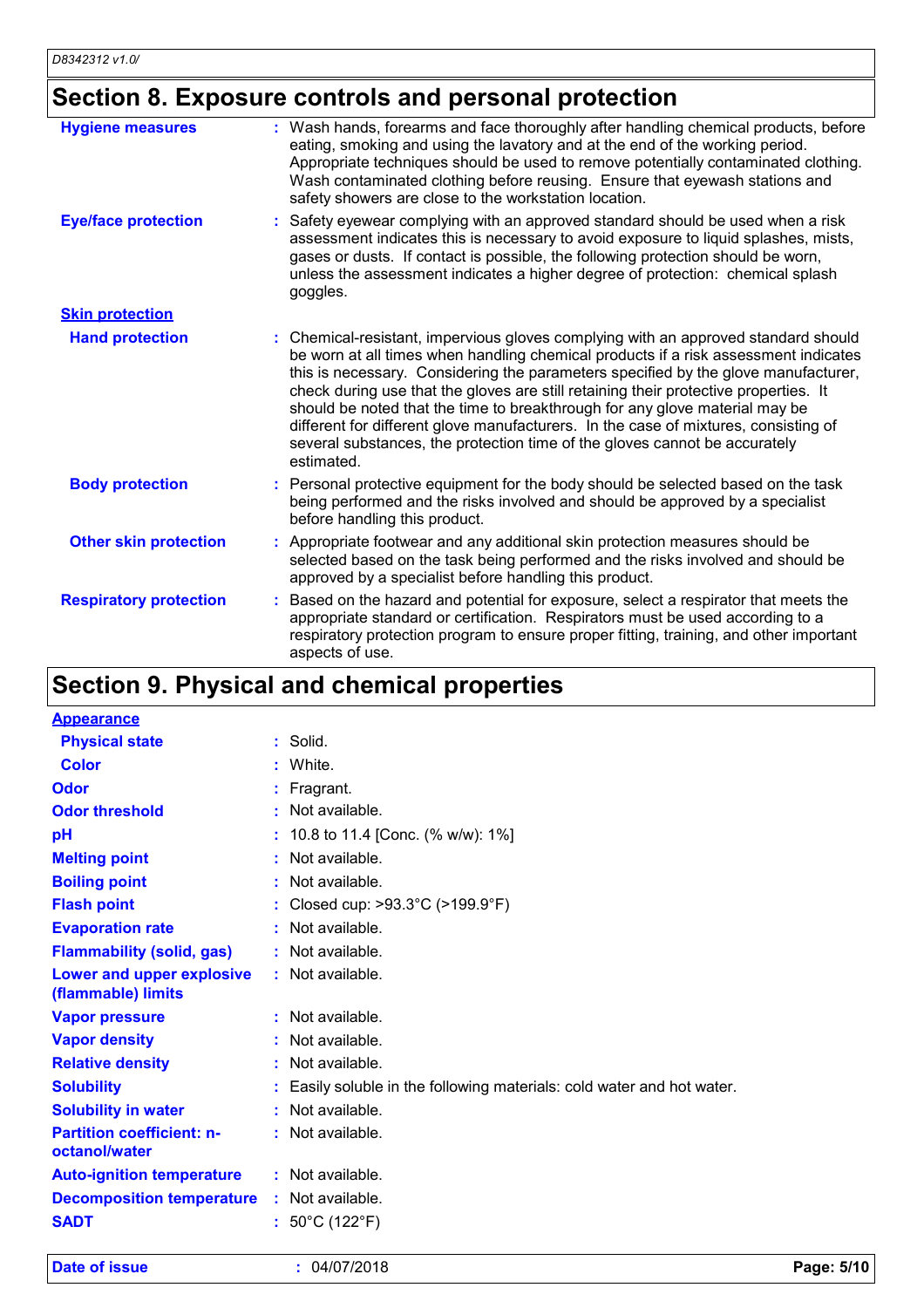## **Section 9. Physical and chemical properties**

| <b>Heat of reaction</b> | $: 300$ J/g        |
|-------------------------|--------------------|
| <b>Viscosity</b>        | $:$ Not available. |
| Flow time (ISO 2431)    | : Not available.   |

### **Section 10. Stability and reactivity**

| <b>Reactivity</b>                            | : No specific test data related to reactivity available for this product or its ingredients.              |
|----------------------------------------------|-----------------------------------------------------------------------------------------------------------|
| <b>Chemical stability</b>                    | : The product is stable.                                                                                  |
| <b>Possibility of hazardous</b><br>reactions | : Under normal conditions of storage and use, hazardous reactions will not occur.                         |
| <b>Conditions to avoid</b>                   | : Keep away from heat and direct sunlight. Protect from moisture.                                         |
| <b>Incompatible materials</b>                | : Do not expose to temperatures exceeding 50 $^{\circ}$ C/122 $^{\circ}$ F.                               |
| <b>Hazardous decomposition</b><br>products   | : Under normal conditions of storage and use, hazardous decomposition products<br>should not be produced. |

### **Section 11. Toxicological information**

#### **Acute toxicity Information on toxicological effects**

| <b>ACULE LOXICITY</b>                                                               |                                       |                      |                                         |                 |
|-------------------------------------------------------------------------------------|---------------------------------------|----------------------|-----------------------------------------|-----------------|
| <b>Product/ingredient name</b>                                                      | <b>Result</b>                         | <b>Species</b>       | <b>Dose</b>                             | <b>Exposure</b> |
| sodium carbonate<br>disodium carbonate,<br>compound with hydrogen<br>peroxide (2:3) | LD50 Dermal<br>LD50 Oral<br>LD50 Oral | Rabbit<br>Rat<br>Rat | >2000 mg/kg<br>2800 mg/kg<br>1034 mg/kg |                 |

**Conclusion/Summary :** Based on available data, the classification criteria are not met.

### **Irritation/Corrosion**

| <b>Product/ingredient name</b> | <b>∣Result</b>           | <b>Species</b> | <b>Score</b> | <b>Exposure</b>                          | <b>Observation</b> |
|--------------------------------|--------------------------|----------------|--------------|------------------------------------------|--------------------|
| I sodium carbonate             | Eyes - Mild irritant     | Rabbit         |              | $ 0.5$ minutes<br>100                    |                    |
|                                | Eyes - Moderate irritant | Rabbit         |              | milligrams<br>24 hours 100<br>milligrams |                    |

**Conclusion/Summary**

| <b>Skin</b><br><b>Eyes</b><br><b>Respiratory</b>               | : Based on available data, the classification criteria are not met.<br>: Based on Calculation method: Causes serious eye irritation.<br>: Based on available data, the classification criteria are not met. |
|----------------------------------------------------------------|-------------------------------------------------------------------------------------------------------------------------------------------------------------------------------------------------------------|
| <b>Sensitization</b>                                           |                                                                                                                                                                                                             |
| Not available.                                                 |                                                                                                                                                                                                             |
| <b>Conclusion/Summary</b><br><b>Skin</b><br><b>Respiratory</b> | : Based on available data, the classification criteria are not met.<br>: Based on available data, the classification criteria are not met.                                                                  |
| <b>Mutagenicity</b><br>Not available.                          |                                                                                                                                                                                                             |
| <b>Conclusion/Summary</b><br><b>Carcinogenicity</b>            | : Based on available data, the classification criteria are not met.                                                                                                                                         |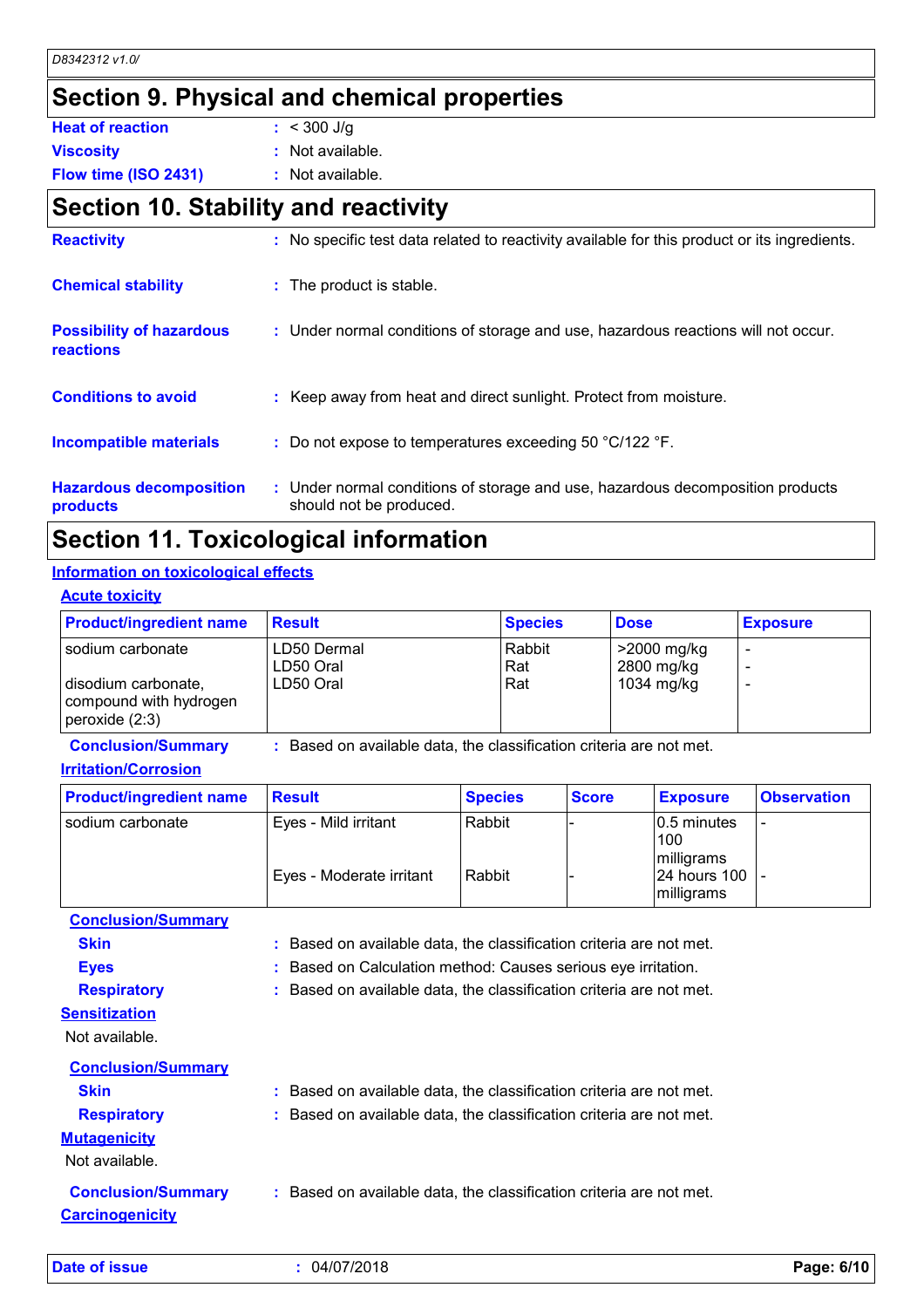# **Section 11. Toxicological information**

| Not available.                                                                                         |                                                                                            |
|--------------------------------------------------------------------------------------------------------|--------------------------------------------------------------------------------------------|
| <b>Conclusion/Summary</b><br><b>Reproductive toxicity</b><br>Not available.                            | : Based on available data, the classification criteria are not met.                        |
| <b>Conclusion/Summary</b><br><b>Teratogenicity</b><br>Not available.                                   | : Based on available data, the classification criteria are not met.                        |
| <b>Conclusion/Summary</b><br><b>Specific target organ toxicity (single exposure)</b><br>Not available. | : Based on available data, the classification criteria are not met.                        |
| <b>Specific target organ toxicity (repeated exposure)</b><br>Not available.                            |                                                                                            |
| <b>Aspiration hazard</b><br>Not available.                                                             |                                                                                            |
| <b>Information on the likely</b><br>routes of exposure                                                 | : Not available.                                                                           |
| <b>Potential acute health effects</b>                                                                  |                                                                                            |
| <b>Eye contact</b>                                                                                     | : Causes serious eye irritation.                                                           |
| <b>Inhalation</b>                                                                                      | No known significant effects or critical hazards.                                          |
| <b>Skin contact</b>                                                                                    | No known significant effects or critical hazards.                                          |
| <b>Ingestion</b>                                                                                       | : No known significant effects or critical hazards.                                        |
|                                                                                                        | <b>Symptoms related to the physical, chemical and toxicological characteristics</b>        |
| <b>Eye contact</b>                                                                                     | : Adverse symptoms may include the following:<br>pain or irritation<br>watering<br>redness |
| <b>Inhalation</b>                                                                                      | : No specific data.                                                                        |
| <b>Skin contact</b>                                                                                    | No specific data.                                                                          |
| <b>Ingestion</b>                                                                                       | : No specific data.                                                                        |
|                                                                                                        | Delayed and immediate effects and also chronic effects from short and long term exposure   |
| <b>Short term exposure</b>                                                                             |                                                                                            |
| <b>Potential immediate</b><br>effects                                                                  | : Not available.                                                                           |
| <b>Potential delayed effects</b>                                                                       | : Not available.                                                                           |
| <b>Long term exposure</b>                                                                              |                                                                                            |
| <b>Potential immediate</b><br>effects                                                                  | : Not available.                                                                           |
| <b>Potential delayed effects</b>                                                                       | : Not available.                                                                           |
| <b>Potential chronic health effects</b>                                                                |                                                                                            |
| Not available.                                                                                         |                                                                                            |
|                                                                                                        |                                                                                            |

| <b>Conclusion/Summary</b> | : Based on available data, the classification criteria are not met. |
|---------------------------|---------------------------------------------------------------------|
| <b>General</b>            | : No known significant effects or critical hazards.                 |
| <b>Carcinogenicity</b>    | : No known significant effects or critical hazards.                 |
| <b>Mutagenicity</b>       | : No known significant effects or critical hazards.                 |

**Date of issue :** 04/07/2018 **Page: 7/10**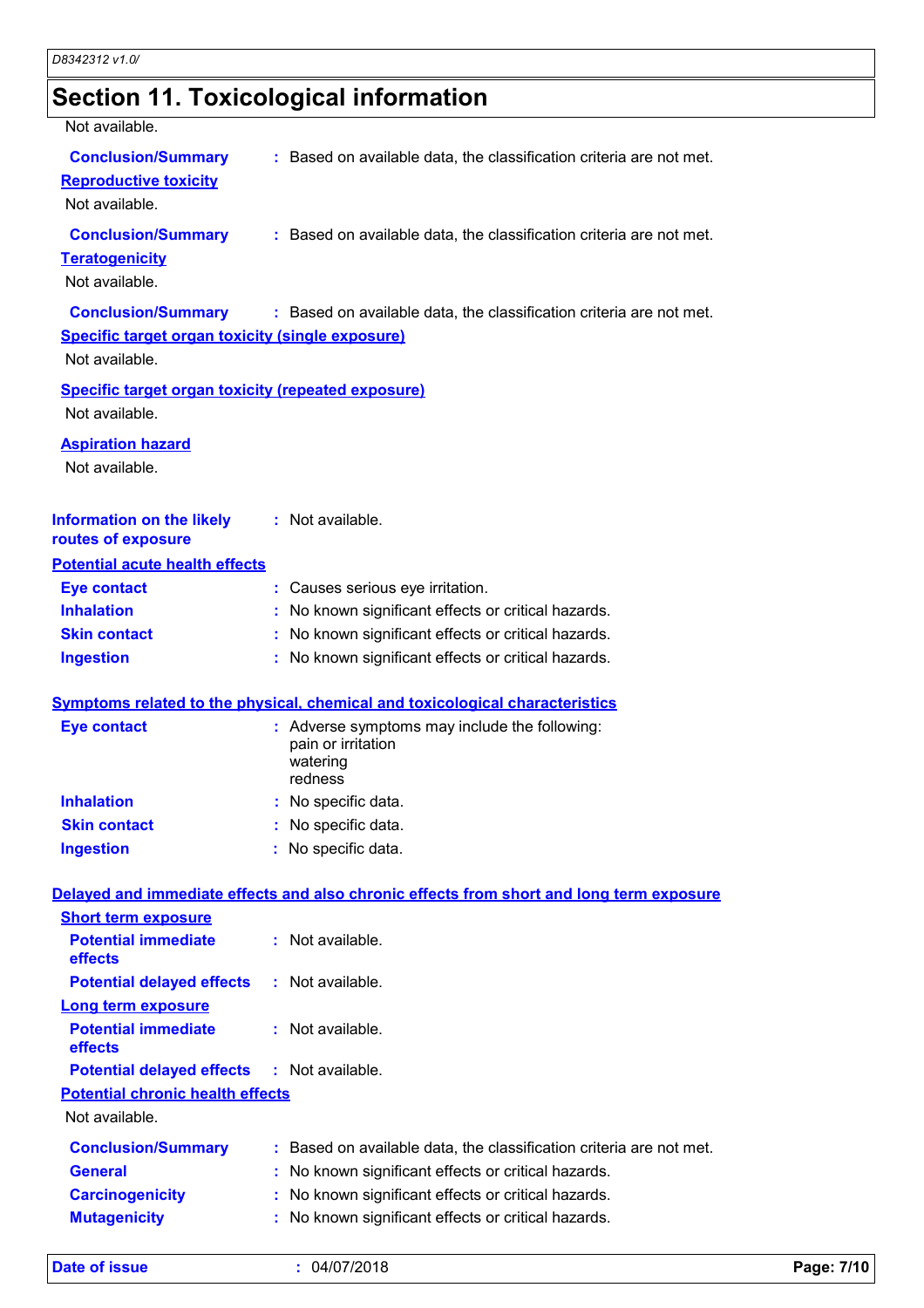### **Section 11. Toxicological information**

|  | Teratogenicity |                              |
|--|----------------|------------------------------|
|  |                | <b>Developmental effects</b> |
|  |                |                              |

- **:** No known significant effects or critical hazards.
- **S EXECT:** No known significant effects or critical hazards.
- 
- **Fertility effects :** No known significant effects or critical hazards.

#### **Numerical measures of toxicity**

#### **Acute toxicity estimates**

| <b>Route</b> | <b>ATE value</b> |
|--------------|------------------|
| Oral         | 60823.5 mg/kg    |

### **Section 12. Ecological information**

#### **Toxicity**

| <b>Product/ingredient name</b>                                    | <b>Result</b>                                                                                                                                                              | <b>Species</b>                                                                                                                                | <b>Exposure</b>                                           |
|-------------------------------------------------------------------|----------------------------------------------------------------------------------------------------------------------------------------------------------------------------|-----------------------------------------------------------------------------------------------------------------------------------------------|-----------------------------------------------------------|
| sodium carbonate<br>disodium carbonate,<br>compound with hydrogen | Acute EC50 242000 µg/l Fresh water<br>Acute LC50 176000 µg/l Fresh water<br>Acute LC50 265000 µg/l Fresh water<br>Acute LC50 300000 µg/l Fresh water<br>Acute EC50 70 mg/l | Algae - Navicula seminulum<br>Crustaceans - Amphipoda<br>Daphnia - Daphnia magna<br>Fish - Lepomis macrochirus<br>Algae - Chlorella emersonii | 96 hours<br>48 hours<br>48 hours<br>96 hours<br>240 hours |
| peroxide $(2:3)$                                                  | Acute EC50 4.9 mg/l<br>Acute LC50 70.7 mg/l                                                                                                                                | Daphnia - Daphnia Pulex<br>Fish - Pimephales promelas                                                                                         | 48 hours<br>96 hours                                      |

#### **Persistence and degradability**

| <b>Product/ingredient name</b> | <b>Aquatic half-life</b> | <b>Photolysis</b> | Biodegradability |
|--------------------------------|--------------------------|-------------------|------------------|
| I sodium carbonate             |                          |                   | Readily          |

#### **Bioaccumulative potential**

Not available.

#### **Mobility in soil**

#### **Soil/water partition coefficient (Koc)**

**Other adverse effects** : No known significant effects or critical hazards.

**:** Not available.

### **Section 13. Disposal considerations**

The generation of waste should be avoided or minimized wherever possible. Disposal of this product, solutions and any by-products should at all times comply with the requirements of environmental protection and waste disposal legislation and any regional local authority requirements. Dispose of surplus and nonrecyclable products via a licensed waste disposal contractor. Waste should not be disposed of untreated to the sewer unless fully compliant with the requirements of all authorities with jurisdiction. Waste packaging should be recycled. Incineration or landfill should only be considered when recycling is not feasible. This material and its container must be disposed of in a safe way. Care should be taken when handling emptied containers that have not been cleaned or rinsed out. Empty containers or liners may retain some product residues. Avoid dispersal of spilled material and runoff and contact with soil, waterways, drains and sewers. **Disposal methods :**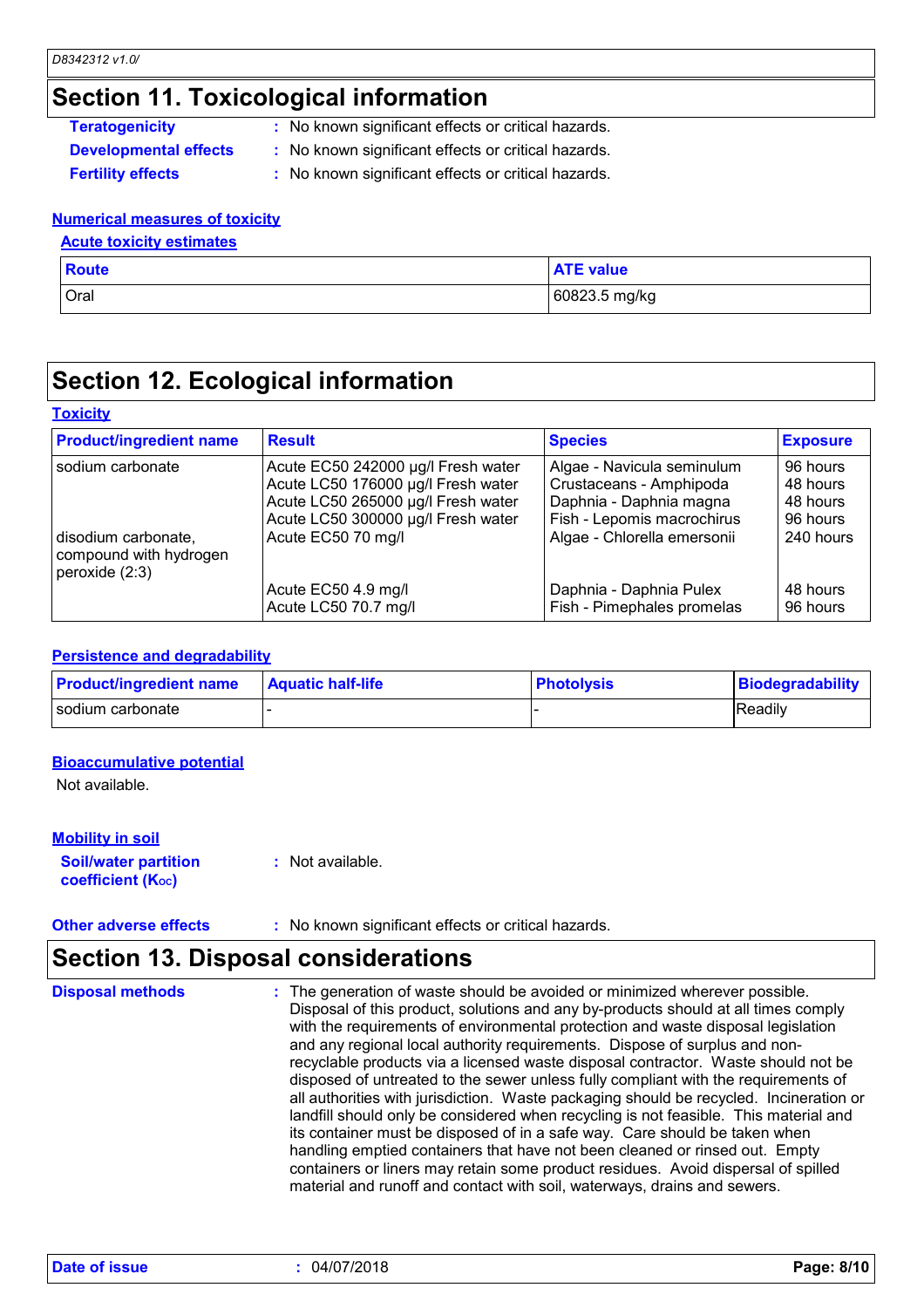*D8342312 v1.0/*

| <b>Regulation</b> |                   | UN number Proper shipping name | <b>Classes</b>           | PG* | <b>Label</b> | <b>Additional information</b> |
|-------------------|-------------------|--------------------------------|--------------------------|-----|--------------|-------------------------------|
| <b>ADG</b>        | Not<br>Regulated. | Not applicable.                | <b>Not</b><br>available. |     |              |                               |
| <b>IMDG</b>       | Not<br>Regulated. | Not applicable.                | Not<br>available.        |     |              |                               |
| <b>IATA</b>       | Not<br>Regulated. | Not applicable.                | Not<br>available.        |     |              |                               |

PG\* : Packing group

**Special precautions for user** : Temperature control is required. at °C: 40° C - for bulk material, not applicable for product in domestic pack size. **Transport within user's premises:** always transport in closed containers that are upright and secure. Ensure that persons transporting the product know what to do in the event of an accident or spillage.

### **Section 15. Regulatory information**

| <b>Standard Uniform Schedule of Medicine and Poisons</b>    |                                                                        |
|-------------------------------------------------------------|------------------------------------------------------------------------|
| Not scheduled                                               |                                                                        |
|                                                             | <b>Model Work Health and Safety Regulations - Scheduled Substances</b> |
| No listed substance                                         |                                                                        |
| <b>Australia inventory (AICS)</b>                           | : All components are listed or exempted.                               |
| <b>New Zealand Inventory of</b><br><b>Chemicals (NZIoC)</b> | : All components are listed or exempted.                               |
| <b>HSNO Group Standard</b>                                  | : Cleaning Products (Subsidiary Hazard)                                |
| <b>HSNO Approval Number</b>                                 | : HSR002530                                                            |
| <b>Approved Handler</b><br><b>Requirement</b>               | : No.                                                                  |
| <b>Tracking Requirement</b>                                 | $:$ No.                                                                |
|                                                             |                                                                        |

### **Section 16. Any other relevant information**

| <b>Key to abbreviations</b>                        | : ADG = Australian Dangerous Goods<br>ATE = Acute Toxicity Estimate<br><b>BCF</b> = Bioconcentration Factor<br>GHS = Globally Harmonized System of Classification and Labelling of Chemicals<br>IATA = International Air Transport Association<br>IBC = Intermediate Bulk Container<br><b>IMDG = International Maritime Dangerous Goods</b><br>LogPow = logarithm of the octanol/water partition coefficient<br>MARPOL = International Convention for the Prevention of Pollution From Ships,<br>1973 as modified by the Protocol of 1978. ("Marpol" = marine pollution)<br>NOHSC = National Occupational Health and Safety Commission<br>SUSMP = Standard Uniform Schedule of Medicine and Poisons<br>UN = United Nations |
|----------------------------------------------------|----------------------------------------------------------------------------------------------------------------------------------------------------------------------------------------------------------------------------------------------------------------------------------------------------------------------------------------------------------------------------------------------------------------------------------------------------------------------------------------------------------------------------------------------------------------------------------------------------------------------------------------------------------------------------------------------------------------------------|
| Date of issue / Date of<br>revision                | : 04/07/2018                                                                                                                                                                                                                                                                                                                                                                                                                                                                                                                                                                                                                                                                                                               |
| <b>Version</b>                                     | : 1.0L                                                                                                                                                                                                                                                                                                                                                                                                                                                                                                                                                                                                                                                                                                                     |
| <b>Procedure used to derive the classification</b> |                                                                                                                                                                                                                                                                                                                                                                                                                                                                                                                                                                                                                                                                                                                            |